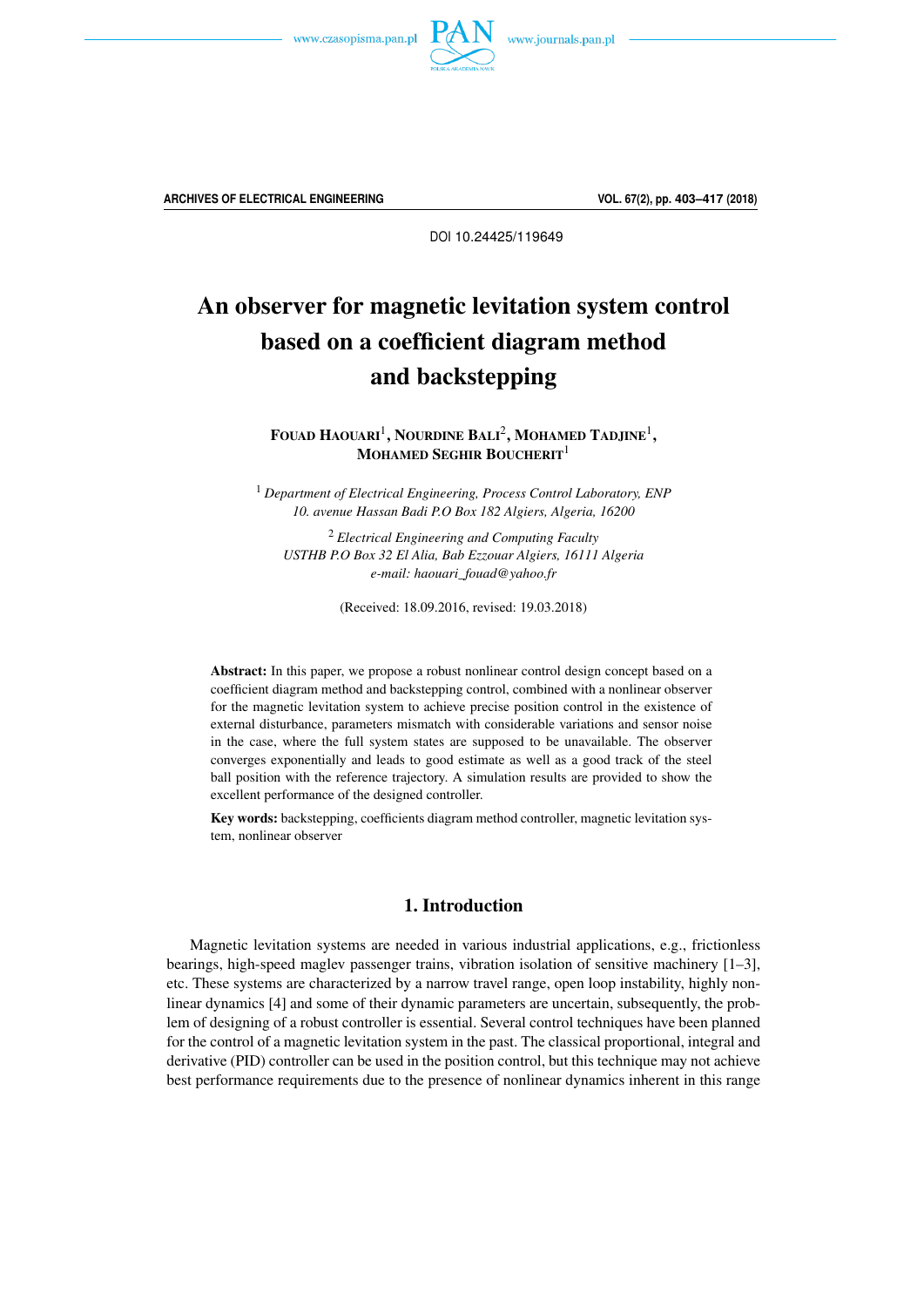

www.journals.pan.pl

404 *F. Haouari, N. Bali, M. Tadjine, M.S. Boucherit* Arch. Elect. Eng.

of systems. In fact, the classical PID scheme necessitates the linearization of the system dynamics around an operating point and requires the exact knowledge of system parameters. The sliding mode control may lead to considerable control efforts and chattering control response, whereas the adaptive control exhibits unsatisfactory transient performance. In other study a feedback linearization controller is presented; but the controller is sensitive for parameters mismatch. As a result, attention should be paid to defeat these problems. However, in order to realize advanced concepts of the control, the acquaintance of state variables is not generally available; this can be attained by means of state observers.

In order to resolve the last well-known problems, a nonlinear robust tracking controller is created by combining the coefficient diagram method (CDM) [5–9] and backstepping procedure [10–18] (CDM-backstepping) to keep almost all the robustness properties in the presence of considerable variations in parametric mismatches, external disturbances and sensor noise with exponential convergence. CDM-backstepping by means of a nonlinear observer is founded to control the position of the steel ball for the interested system. This method of control is a rigorous and procedure design methodology for nonlinear feedback control. It is a recursive technique  $[10, 11]$  based on the Lyapunov stability method  $[12–15]$ , which consists of iterative steps. It includes the accomplishment of global stability by describing an error variable and a corresponding stabilizing function of each subsystem to realize the control law. The approach also permits the insertion of additional nonlinearities into the control laws for elimination of disagreeable ones. Most of the control algorithms need to be implemented through digital devices. For this reason, a discrete-time controller based on Euler approximation is briefly described. The precision of the position control and the convergence of the estimated errors can be confirmed by the proposed controller.

The paper is organized as follows: section 2 presents the state space model of the interested plant. Section 3 briefly describes the CDM controller in the case of a linear system. In section 4 a nonlinear observer is proposed for the considered system. Next, stability is proven using the Lyapunov stability analysis. In section 5 the nonlinear controller coefficient diagram method based on backstepping with the nonlinear observer is described by using the Lyapunov stability. Section 6 describes the discrete CDM-backstepping by using the Euler method. In section 7 the results of the simulations are discussed, then conclusions are drawn in section 8.

#### 2. Magnetic levitation state space model

The state space model of the magnetic levitation system shown in Fig. 1 is described as [2]:

$$
\begin{cases}\n\dot{x}_1 = x_2 \\
\dot{x}_2 = g - \frac{Qx_3^2}{2M(X_{\infty} + x_1)^2} \\
\dot{x}_3 = \frac{x_3(Qx_2 - R(X_{\infty} + x_1)^2)}{Q(X_{\infty} + x_1) + L_{\infty}(X_{\infty} + x_1)^2} + \frac{(X_{\infty} + x_1)}{Q + L_{\infty}(X_{\infty} + x_1)}u\n\end{cases}
$$
\n(1)

where:  $x_1$  is the vertical position of the steel ball,  $x_2$  is the speed of the steel ball,  $x_3$  is the coil current,  $g$  is the gravitational acceleration,  $M$  is the mass of the steel ball,  $R$  is the electrical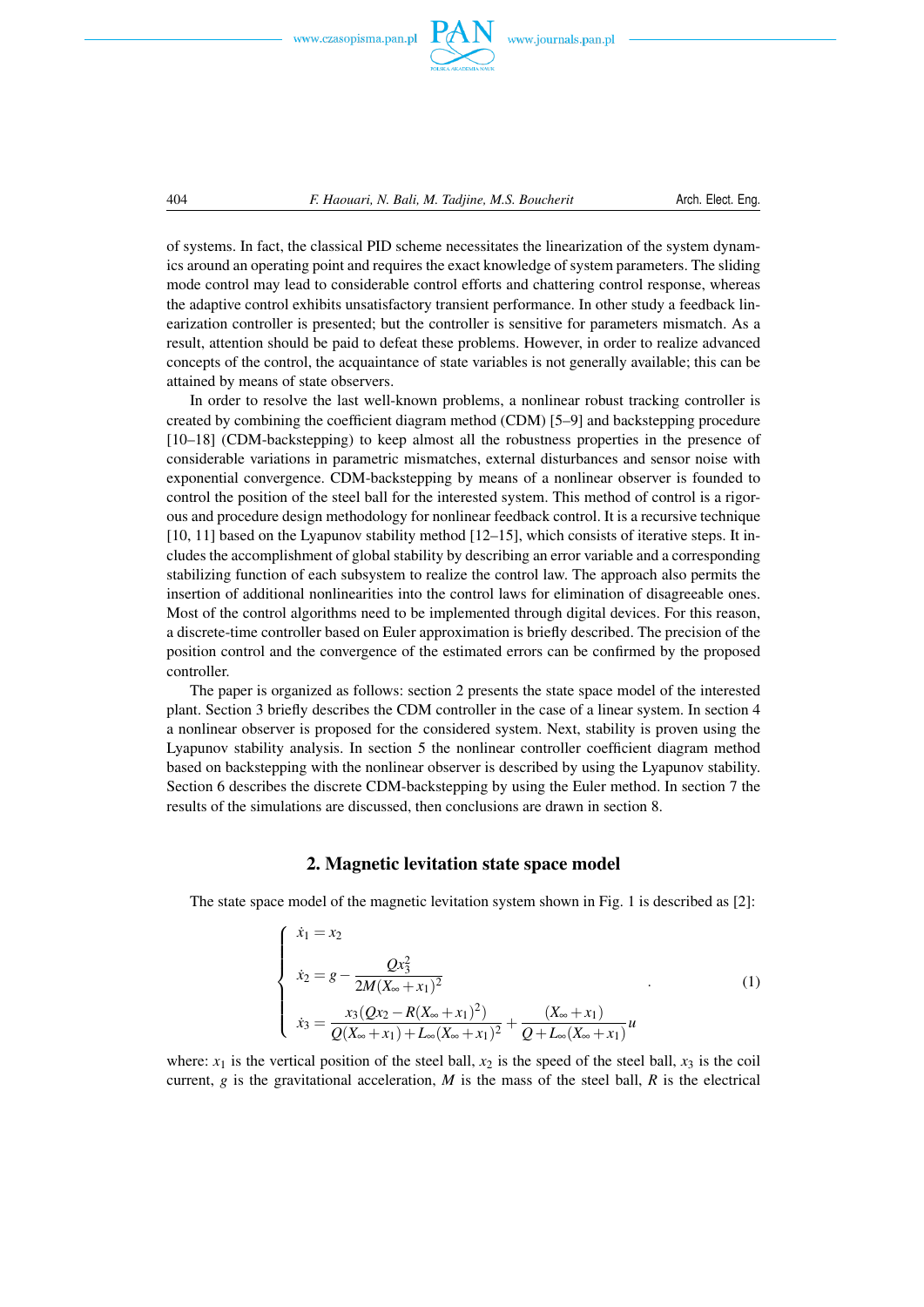

resistance, *u* is the voltage control input,  $L_{\infty}$ ,  $Q$  and  $X_{\infty}$  are positive constants established by the characteristics of the coil, magnetic core, and steel ball, respectively.



# 3. CDM control design

The coefficient diagram method is an algebraic method applied to a polynomial loop in the parameters space [5]. This controller gives the system response of the controlled system, fulfilling both transient and steady state response requirements. Stability and speed are designed from the standard stability index and the equivalent time constant respectively. When the settling time of the controlled system has been chosen, the equivalent time constant is achieved.

Consider the mathematical model of a linear, time invariant system, described in a transfer function as follows:

$$
R(s) = \frac{N(s)}{D(s)} = \frac{a_m s^m + a_{m-1} s^{m-1} + \dots + a_0}{b_n s^n + b_{n-1} s^{n-1} + \dots + b_0}.
$$
 (2)

 $N(s)$  and  $D(s)$  are the numerator and the denominator of the system transfer function.

From Fig. 2, the output *y* of the controlled closed loop system can be expressed as:

$$
y = \frac{N(s) F(s)}{P(s)} r + \frac{A(s) N(s)}{P(s)} d,
$$
\n(3)

where: *y* is taken as the output of the controlled system, *r* is denoted as the reference input to the system, *u* is the control signal, *d* is the external disturbance signal,  $F(s)$  is called the reference numerator of the controller. While  $P(s)$  is the characteristic polynomial [5] of the closed loop system and is formulated as follows:

$$
P(s) = D(s)A(s) + N(s)B(s) = \sum_{i=0}^{n} \mu_i s^i,
$$
\n(4)

where  $\mu_i$  are the coefficients of  $P(s)$ .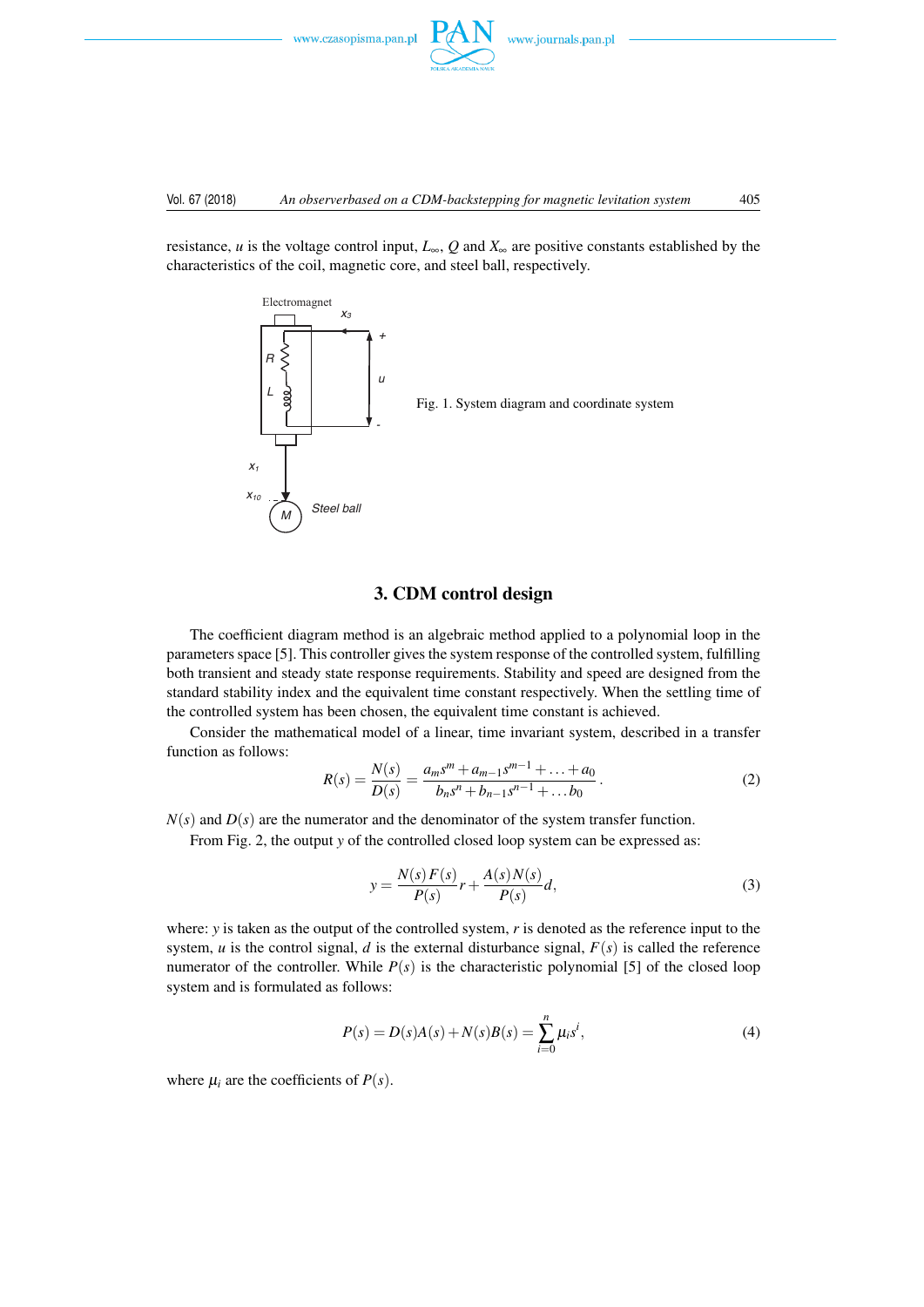



Fig. 2. A block diagram of a CDM control system

The polynomials  $A(s)$  and  $B(s)$  are the controller polynomials [6] and are expressed as:

$$
A(s) = \sum_{i=0}^{n} l_i s^i
$$
 and  $B(s) = \sum_{i=0}^{n} q_i s^i$ ,

where:  $l_i$  and  $q_i$  are the controller parameters.

Controlling with the CDM necessitates some design parameters which are represented by the equivalent time constant  $\tau$  to designate the speed of time response in the closed loop and the stability indices  $\gamma_i$  to provide the stability and the shape of the closed loop response.

They are related to the coefficients of the characteristic polynomial [7] specified in (4) as:

$$
\tau = \mu_1/\mu_0
$$
 and  $\gamma_i = \mu_i^2/\mu_{i-1}\mu_{i+1}$  for  $i \in [1 \ n-1]$ .

The relation between the settling time  $t_s$  and the equivalent time constant is given as follows:

$$
\begin{cases}\n\tau = \frac{t_s}{(2.5 \sim 3)} \\
\gamma_1 = 2.5, \quad \gamma_i = 2, \quad i \in [2 \ n-1], \quad \gamma_0 = \gamma_n = \infty\n\end{cases}
$$
\n(5)

The stability limit values can be changed by the designer as per the requirement in robustness by using  $\gamma_i > 1.5\gamma_i^*$  with  $i \in [1 \ n-1]$ . The characteristic polynomial [6, 7], can be defined as:

$$
P(s) = \mu_0 \left[ \left\{ \sum_{i=2}^n \prod_{j=1}^{i-1} \frac{1}{\gamma_{i-j}^j} (\tau_0 s)^i \right\} + \tau s + 1 \right].
$$
 (6)

The reference numerator polynomial  $F(s)$  is a pre-filter [6], it can be defined as follows:

$$
F(s) = \frac{P(s)|_{s=0}}{N(s)}.
$$
\n(7)

# 4. Observer design and stability analysis

In the following, we design and prove the exponential stability of the nonlinear observer, based on the backstepping method for the Lipschitz nonlinear system [19].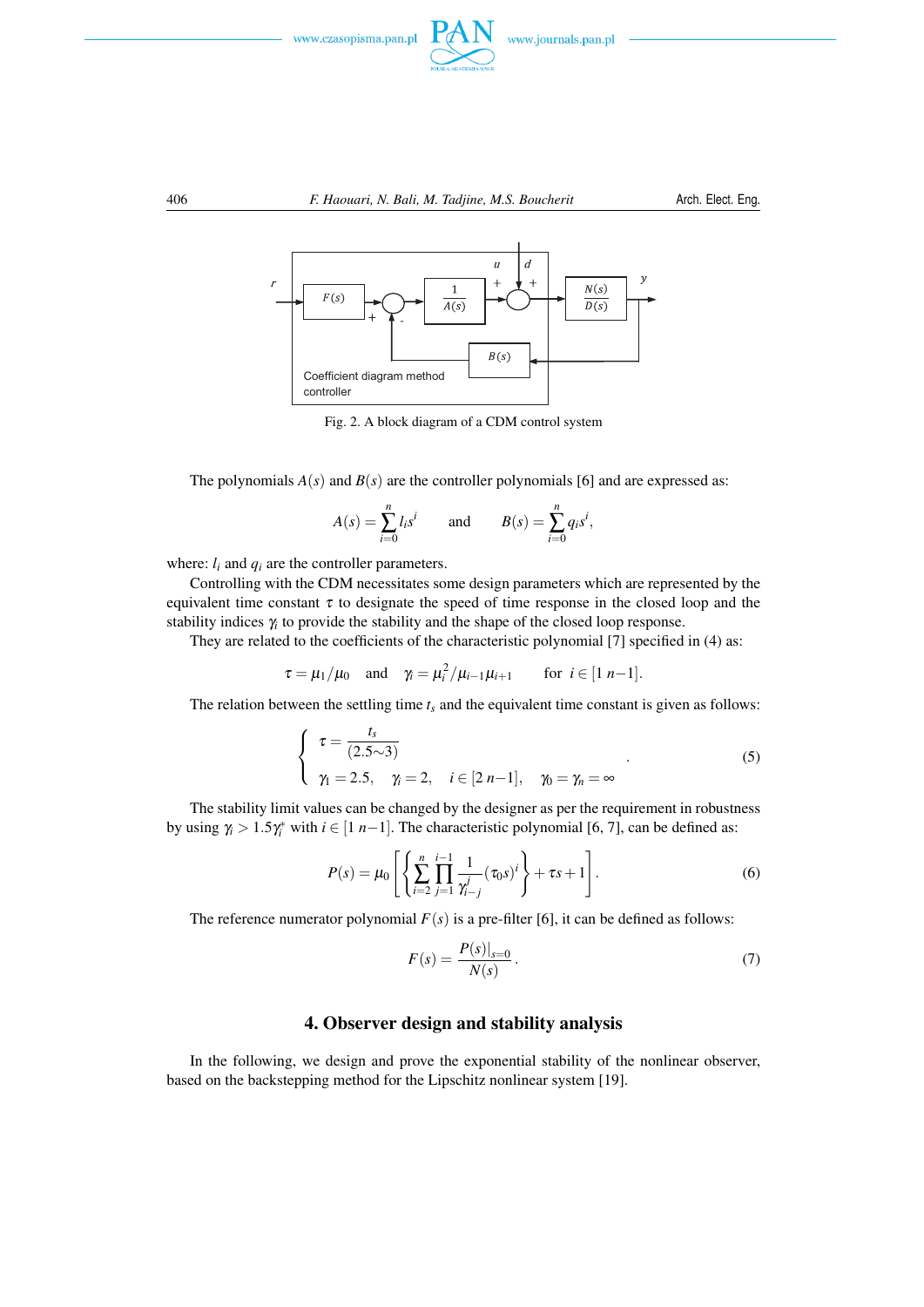www.czasopisma.pan.pl



#### Vol. 67 (2018) *An observerbased on a CDM-backstepping for magnetic levitation system* 407

Let us consider the Lipschitz nonlinear system given as follows:

$$
\begin{cases} \n\dot{x} = Ax + Bu + \phi(x, u) \\
y = x_1\n\end{cases}
$$
\n(8)

where the pair  $(A, B)$  is controllable and the pair  $(C, A)$  is observable.

The observer given by (9) can be proposed for the Lipschitz nonlinear system specified by (8) as:

$$
\dot{\hat{x}} = A\hat{x} + Bu + \phi\left(\hat{x}, u\right) + H\left(y - \hat{x}_1\right),\tag{9}
$$

where *H* is the observer gain vector and  $\phi(x, u)$  is Lipschitz with respect to the state *x*, uniformly in the control  $u$ , that is, there exists a constant  $\eta$  such that

$$
\begin{cases} \|\phi(x_1, u) - \phi(x_2, u)\| \le \eta \|x_1 - x_2\|, & \forall x_1, x_2 \in R^3, u \in R \\ \|\phi(x, u)\| \le \eta \|x\|, & \forall u \in R \end{cases}
$$
(10)

Let the estimation error  $e$ <sup> $o$ </sup> =  $x - \hat{x}$ , its dynamics is given as:

$$
\dot{e}_o = \dot{x} - \dot{\hat{x}} = (A - H)e_o + \phi(x, u) - \phi(\hat{x}, u) = A_o e_o + \phi(x, u) - \phi(\hat{x}, u). \tag{11}
$$

Consider the following Lyapunov function candidate  $V_o = e_o^T P e_o$ , where  $P = P^T$ , its time derivative is specified as:

$$
\dot{V}_o = e_o^T \left( A_o^T P + P A_o \right) e_o + 2e_o^T P \left( \phi(x, u) - \phi(\hat{x}, u) \right). \tag{12}
$$

Using (10), gives

$$
\dot{V}_o \leq e_o^T \left( A_o^T P + P A_o \right) e_o + 2\eta \| P e_o \| \| e_o \|.
$$
\n(13)

Completing squares on the term  $2\eta$  *||Pe*<sub>*o*</sub> || *||e*<sub>*o*</sub> ||, for any  $\alpha > 0$ , we obtain:

$$
\dot{V}_o = e_o^T (A_o^T P + P A_o + P P + \eta^2 I) e_o.
$$
\n(14)

Then  $A_o^T P + P A_o + P P + \eta^2 I = -\alpha I$ , afterward

$$
\dot{V}_o \le -\alpha e_o^2. \tag{15}
$$

The considered system (1) is rewritten in the next form to verify the conditions of controllability and observability given previously.

$$
\begin{cases}\n\dot{x}_1 = x_2 \\
\dot{x}_2 = x_3 + g - \frac{Qx_3^2 + 2Mx_3(X_\infty + x_1)^2}{2M(X_\infty + x_1)^2} \\
\dot{x}_3 = \frac{x_3(Qx_2 - R(X_\infty + x_1)^2)}{Q(X_\infty + x_1) + L_\infty(X_\infty + x_1)^2} + \frac{1}{L_\infty}u - \frac{1}{L_\infty}\frac{Q}{Q + L_\infty(X_\infty + x_1)}u\n\end{cases}
$$
\n(16)

Taking

$$
f_1(x) = g - \frac{Qx_3^2 + 2Mx_3(X_\infty + x_1)^2}{2M(X_\infty + x_1)^2},
$$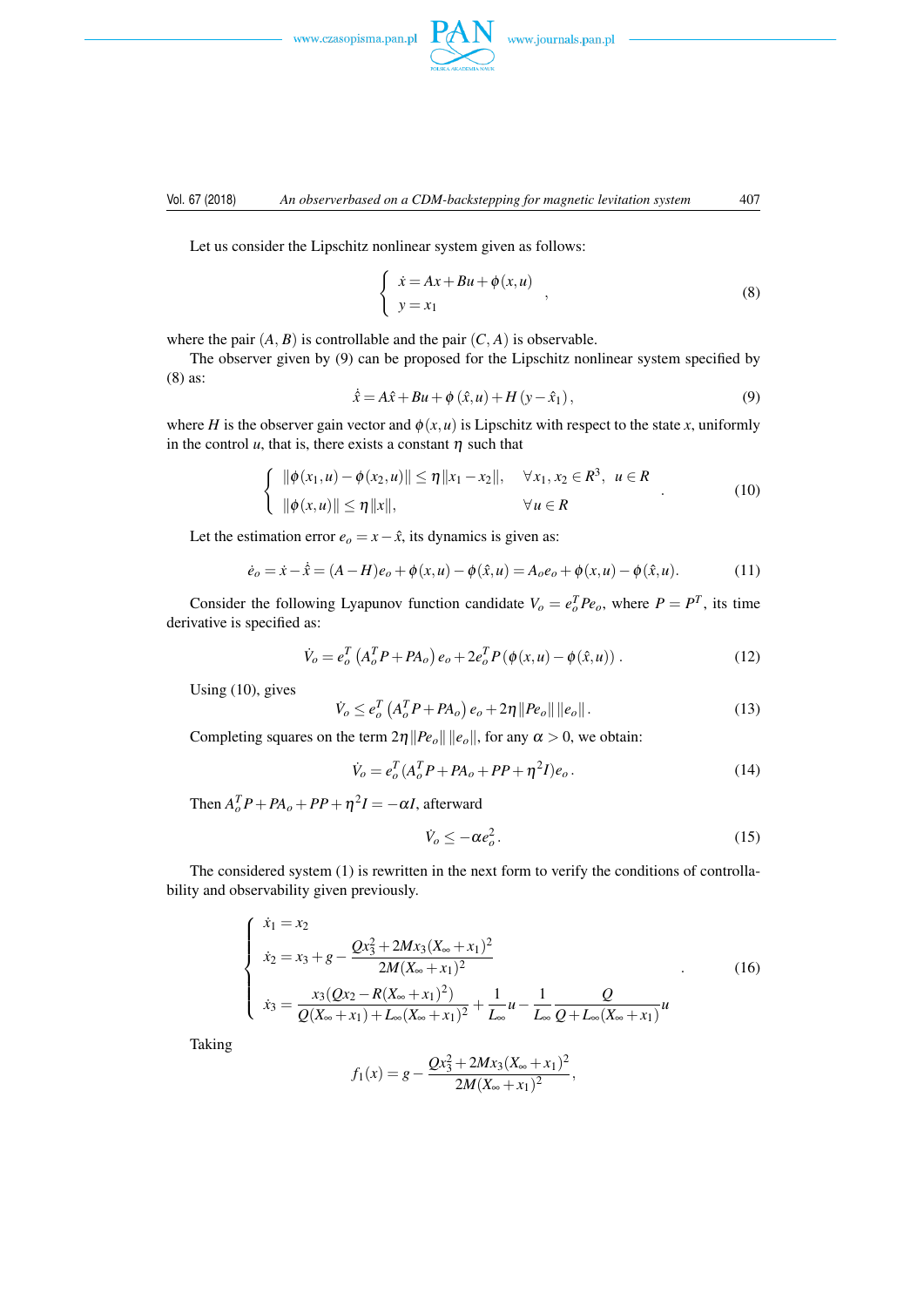



$$
g(x) = -\frac{1}{L_{\infty}} \frac{Q}{Q + L_{\infty}(X_{\infty} + x_1)}
$$

and

$$
f_2(x) = \frac{x_3(Qx_2 - R(X_{\infty} + x_1)^2)}{Q(X_{\infty} + x_1) + L_{\infty}(X_{\infty} + x_1)^2}.
$$

State space model (16) can be simplified as:

$$
\begin{cases}\n\dot{x}_1 = x_2 \\
\dot{x}_2 = x_3 + f_1(x) \\
\dot{x}_3 = f_2(x) + \frac{1}{L_{\infty}} u + g(x)u\n\end{cases}
$$
\n(17)

Then

$$
A = \begin{bmatrix} 0 & 1 & 0 \\ 0 & 0 & 1 \\ 0 & 0 & 0 \end{bmatrix}, \quad B = \begin{bmatrix} 0 \\ 0 \\ 1/L_{\infty} \end{bmatrix}, \quad C^{T} = \begin{bmatrix} 1 \\ 0 \\ 0 \end{bmatrix}, \quad \phi(x, u) = \begin{bmatrix} 0 \\ f_1(x) \\ f_2(x) + g(x)u \end{bmatrix}. \quad (18)
$$

Tacking the nominal physical parameters  $M_0$ ,  $R_0$ ,  $Q_0$ ,  $M_{\infty_0}$ ,  $L_{\infty_0}$  and  $X_{\infty_0}$ , we have the following nominal nonlinear functions:

$$
f_{10}(x) = g - \frac{Q_0 x_3^2 + 2M_0 x_3 (X_{\infty_0} + x_1)^2}{2M_0 (X_{\infty_0} + x_1)^2},
$$
  

$$
f_{20}(x) = \frac{x_3 (Q_0 x_2 - R_0 (X_{\infty_0} + x_1)^2)}{Q_0 (X_{\infty_0} + x_1) + L_{\infty_0} (X_{\infty_0} + x_1)^2},
$$
  

$$
g_0(x) = -\frac{1}{L_{\infty_0}} \frac{Q_0}{Q_0 + L_{\infty_0} (X_{\infty_0} + x_1)}.
$$

The model mismatches between the real system and the supposed nominal are given as:

$$
\Delta_{f1}(x) = f_1(x) - f_{10}(x),
$$
  
\n
$$
\Delta_{f2}(x) = f_2(x) - f_{20}(x)
$$
  
\n
$$
\Delta_g(x) = g(x) - g_0(x).
$$

and

# 5. CDM-backstepping control with nonlinear observer

The development of the exponential stability of the nonlinear observer in the previous section is independent of the control input. In this section, the nonlinear observer is composed with the CDM-backstepping control to explore the feedback control as illustrated in Fig. 3.

The control objective is to design a control law to oblige the steel ball to track exponentially a reference position input.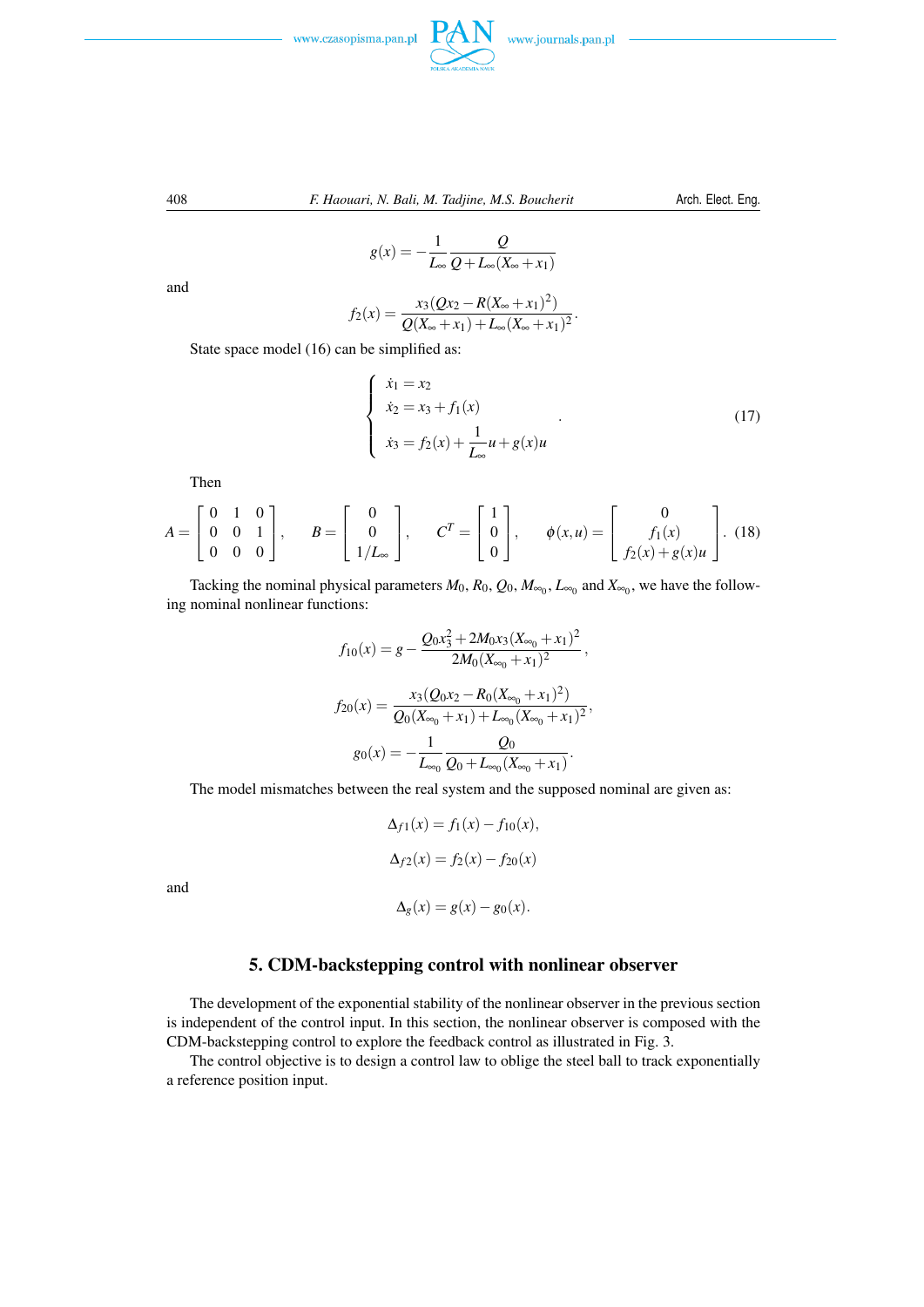

#### Vol. 67 (2018) *An observerbased on a CDM-backstepping for magnetic levitation system* 409



Fig. 3. Scheme of CDM-backstepping controller with nonlinear observer

The nonlinear observer (19) is used to estimate the state of the considered system

$$
\begin{cases}\n\dot{\hat{x}}_1 = \hat{x}_2 + h_1(y - \hat{x}_1) \\
\dot{\hat{x}}_2 = \hat{x}_3 + f_1(\hat{x}) + h_2(y - \hat{x}_1) \\
\dot{\hat{x}}_3 = f_2(\hat{x}) + g(\hat{x})u + h_3(y - \hat{x}_1)\n\end{cases} (19)
$$

where the observer gain vector is  $H = (h_1 \ h_2 \ h_3)^T$ .

The procedure for demonstrating the stability is pretty much the same with respect to conventional backstepping, only some important changes occur at the final step, when the nonlinear CDM can be developed. We maintain the same terminology definitions like virtual control, but add some new ones like parameters of adjustment. The procedure can be developed in 3 steps.

In the first step, let us take into consideration only the first equation of (19), then consider the position error  $z_1$  given as  $z_1 = \hat{x}_1 - x_d$ , where  $x_d$  is the reference signal, its time derivative is  $\dot{z}_1 = \dot{x}_1 - \dot{x}_d = \dot{x}_2 + h_1 e_{o1} - \dot{x}_d.$ 

The first candidate Lyapunov function is selected as  $V_1 = 0.5z_1^2 + V_o$ , its derivative is given as:

$$
\dot{V}_1 = z_1 \dot{z}_1 + \dot{V}_o. \tag{20}
$$

Using Equation (15), one has

$$
\dot{V}_1 \le z_1 \dot{z}_1 - \alpha V_o = z_1 (\hat{x}_2 + h_1 e_{o1} - \dot{x}_d) - \alpha V_o. \tag{21}
$$

Choosing the first stabilizing function  $\phi_1 = -c_1z_1 + \dot{x}_d$  and tacking  $z_2 = \hat{x}_2 - \phi_1$ , one has

$$
\dot{V}_1 \le z_1(z_2 + h_1 e_{o1} - c_1 z_1) - \alpha V_o = -c_1 z_1^2 + z_1 z_2 + h_1 e_{o1} z_1 - \alpha V_o, \qquad (22)
$$

where the second observer error is  $e_{o2} = x_2 - \hat{x}_2$ .

Using the generic inequality  $e_{01}z_1 \le \kappa_1 z_1^2 + \frac{1}{4\kappa_1}$  $\frac{1}{4\kappa_1}e_{o1}^2$ , with  $\kappa_1 > 0$ , tacking  $h_1 > 0$ , one has

$$
\dot{V}_1 \leq -(c_1 - h_1 \kappa_1) z_1^2 + z_1 z_2 + \frac{h_1}{4 \kappa_1} e_{o1}^2 - \alpha V_o \leq -(c_1 - h_1 \kappa_1) z_1^2 + z_1 z_2 - \left(\alpha - \frac{h_1}{4 \kappa_1}\right) e_{o1}^2. \tag{23}
$$

If we tack  $\alpha > h_1/4\kappa_1$  and  $c_1 > h_1\kappa_1$  with an appropriate choice of  $h_1$  and  $\kappa_1$ , we obtain:

$$
\dot{V}_1 \le -\bar{c}_1 z_1^2 + z_1 z_2, \qquad \bar{c}_1 = c_1 - h_1 \kappa_1 > 0. \tag{24}
$$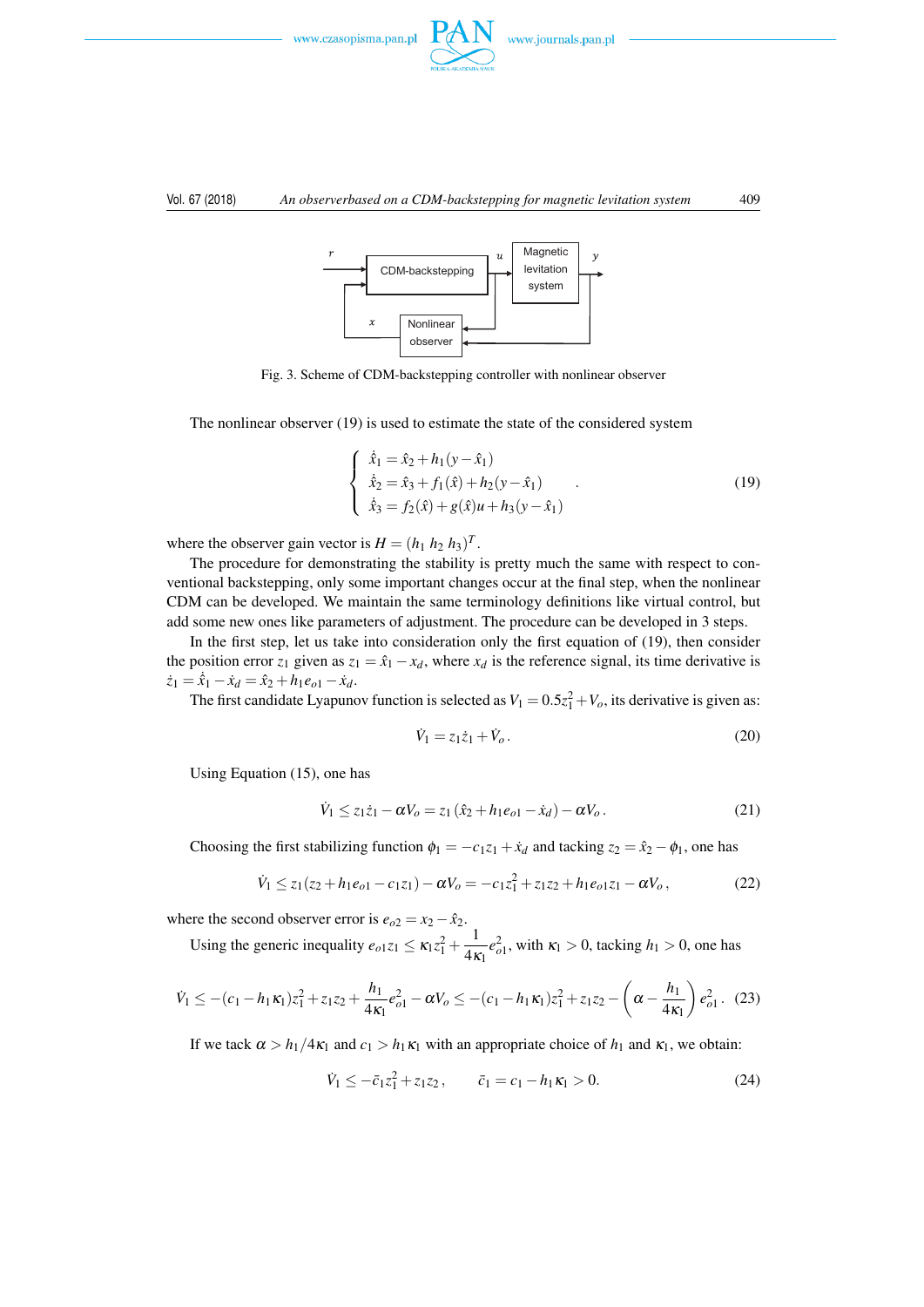

For the second step, let us consider the subsystem containing the first two equations of (19) and select the second Lyapunov function as  $V_2 = V_1 + 0.5z_2^2 + V_o$ , its derivative is written as:

$$
\dot{V}_2 = \dot{V}_1 + z_2 \dot{z}_2 + \dot{V}_o \le -\bar{c}_1 z_1^2 + z_1 z_2 + z_2 \dot{z}_2 - \alpha V_o, \qquad (25)
$$

where

$$
\begin{cases} \n\dot{z}_2 = \dot{\hat{x}}_2 - \dot{\phi}_1 = f_1(\hat{x}) + h_2 e_{o1} - \dot{\phi}_1 \\
\dot{\phi}_1 = -c_1 \dot{z}_1 + \ddot{x}_d = -c_1 (\dot{\hat{x}}_1 - \dot{x}_d) + \ddot{x}_d = -c_1 \hat{x}_2 - c_1 h_1 e_{o1} + c_1 \dot{x}_d + \ddot{x}_d\n\end{cases} (26)
$$

Substituting (26) into (25) gives

$$
\dot{V}_2 \le -\bar{c}_1 z_1^2 + z_1 z_2 + z_2 (f_1(\hat{x}) + c_1 \hat{x}_2 + (c_1 h_1 + h_2)e_{o1} - c_1 \hat{x}_d - \hat{x}_d) - \alpha V_o. \tag{27}
$$

Now, the desired control input  $\phi_2$  of  $\hat{x}_3$  is chosen as:

$$
\phi_2 = \hat{x}_3 - f_1(\hat{x}) - z_1 - c_2 z_2 - c_1 \hat{x}_2 + (c_1 h_1 + h_2)e_{o1} + c_1 \hat{x}_d + \hat{x}_d.
$$
\n(28)

Define the tracking error  $z_3 = \hat{x}_3 - \phi_2$ , substituting the term of  $\phi_2$  in (27), then

$$
\dot{V}_2 \le -\bar{c}_1 z_1^2 - c_2 z_2^2 + z_2 z_3 - \alpha V_o. \tag{29}
$$

Subsequently,  $\dot{V}_2 \le -\bar{c}_1 z_1^2 - c_2 z_2^2 + z_2 z_3$ .

In the third step of design procedure, let us consider the complete system (19) and tacking the third Lyapunov function  $V_3 = V_2 + 0.5z_3^2 + V_o$ , then

$$
\dot{V}_3 \le -\bar{c}_1 z_1^2 - c_2 z_2^2 + z_2 z_3 + z_3 \dot{z}_3 - \alpha V_o. \tag{30}
$$

Define the stabilizing control law  $\phi_2$  and the tracking error as:

$$
z_3 = \hat{x}_3 - \phi_2. \tag{31}
$$

Its derivative is expressed as:

$$
\dot{z}_3 = \dot{\hat{x}}_3 - \dot{\phi}_2. \tag{32}
$$

Then, one has

$$
\dot{V}_3 \le -\bar{c}_1 z_1^2 - c_2 z_2^2 + z_2 z_3 + z_3 \dot{z}_3 - \alpha V_o. \tag{33}
$$

Taking into consideration the virtual control  $\hat{\zeta} = \hat{x}_3$ , this provides  $\dot{\hat{\zeta}} = f_o(\hat{x}) + g(\hat{x})u$ , where  $f_o(\hat{x}) = f_2(\hat{x}) + h_3e_{o1}$ , after that, the control law based on the nonlinear CDM can be formulated as:

$$
a_{o0}(\hat{x})u + a_{o1}(\hat{x})\frac{\mathrm{d}u}{\mathrm{d}t} = z_o(t),\tag{34}
$$

where

$$
z_o(t) = c_{o0}(\hat{x})\phi_2 - b_{o0}(\hat{x})\hat{\zeta} - b_{o1}(\hat{x})\hat{\zeta}.
$$
 (35)

The terms  $a_{o0}(\hat{x})$ ,  $a_{o1}(\hat{x})$ ,  $c_{o0}(\hat{x})$ ,  $b_{o0}(\hat{x})$  and  $b_{o1}(\hat{x})$  represents the nonlinear gains of the nonlinear CDM controller in the company of the observer.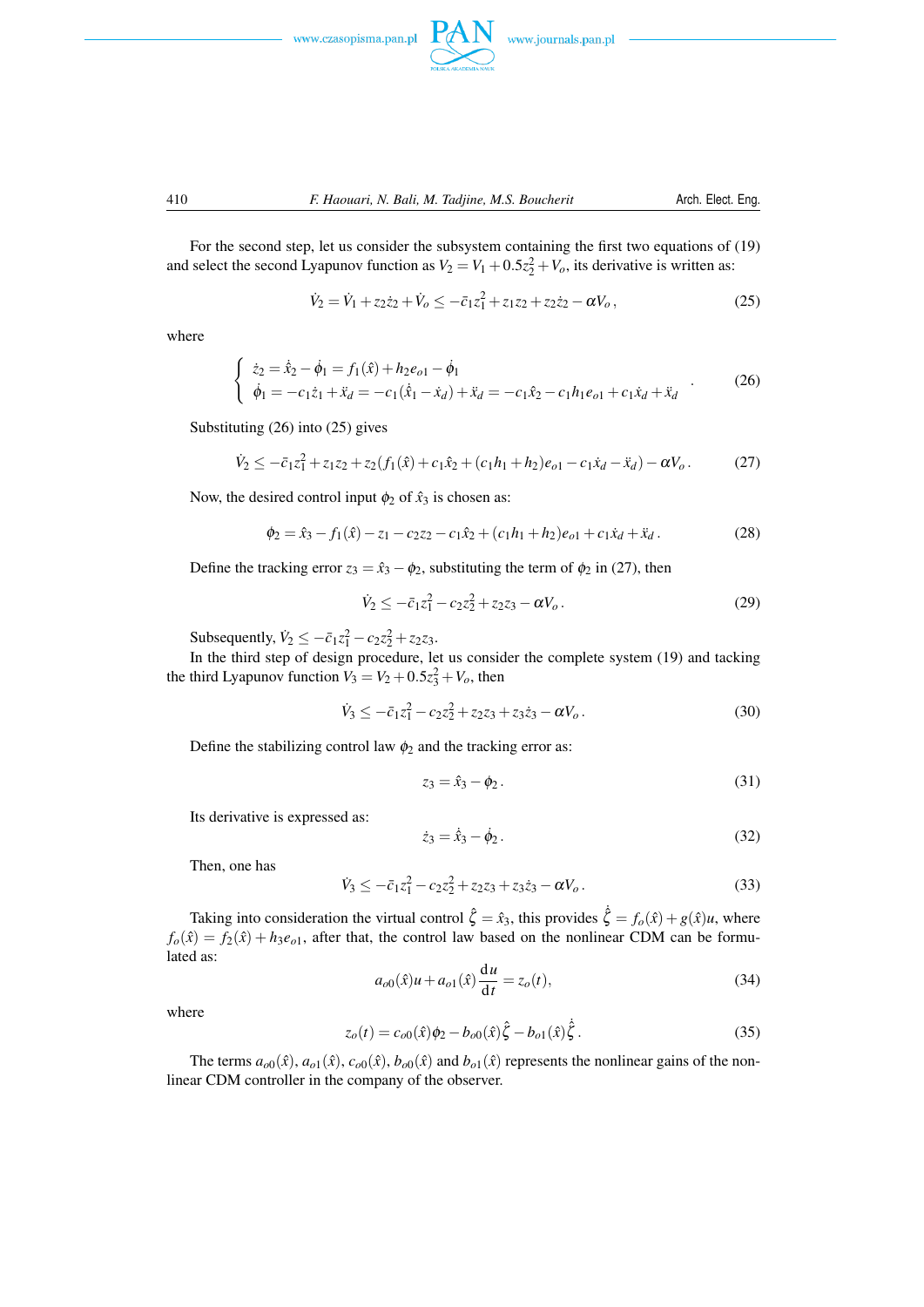



#### Vol. 67 (2018) *An observerbased on a CDM-backstepping for magnetic levitation system* 411

Consider the observer specified by (19) with the CDM control given by (34) and (35) and presume that the gains  $\delta_{00}$  and  $c_{00}$  are such that

$$
\left| c_{o0} \delta_{o0} \operatorname{sign}(z_s) \int\limits_0^t z_3(\sigma) d\sigma \right| \geq |z_2| + |h_o(\hat{x})|, \tag{36}
$$

where  $sign(z_s) = +1$  if  $z_s > 0$ ,  $sign(z_s) = 0$  if  $z_s = 0$  and  $sign(z_s) = -1$  if  $z_s < 0$ .

Then, we can create the control signal to ensures the asymptotic convergence of  $z_3(t)$ .

Tacking the  $k<sub>o</sub>$  positive constant to select the nonlinear gains as follows:

$$
\begin{cases}\n a_{o0}(\hat{x}) = -k_o \frac{d g(\hat{x})}{dt} \\
 a_{o1}(\hat{x}) = -k_o g(\hat{x})\n\end{cases} (37)
$$

After that, combining (31) with (35), results in

$$
z_3 = (c_{o0}b_{o0}^{-1} - 1)\phi_2 - b_{o0}^{-1}z_o.
$$
\n(38)

Afterward, tacking  $c_{00}(\hat{x}) = b_{00}(\hat{x}) = c_{00}$  as constants and  $b_{01}(\hat{x}) = 0$ , one has

$$
z_o = -c_{o0}z_3. \t\t(39)
$$

Then compute the second time derivative of  $z<sub>o</sub>$  as follows:

$$
\ddot{z}_o = c_{o0}\ddot{\phi}_2 - c_{o0}\ddot{\xi}(t). \tag{40}
$$

Combining (34) with (35) and using (37), gives

$$
\ddot{\xi}(t) = \dot{f}_o(\hat{x}) - k_{o1} z_o, \tag{41}
$$

where  $k_{o1} = k_o^{-1}$  after that, substituting (41) into (40), gives

$$
\ddot{z}_o = c_{o0}\ddot{\phi}_2 - c_{o0}(f_o(\hat{x}) - k_{o1}z_o). \tag{42}
$$

Subsequently

$$
\dot{z}_o = c_{o0}\dot{\phi}_2 - c_{o0}\left(f_o(\hat{x}) - k_{o1}\int_0^t z_o(\sigma) d\sigma\right).
$$
\n(43)

Introducing (39) into (43) provides

$$
\dot{z}_3 = h_o(\hat{x}) - k_{o2} \int_0^t z_3(\sigma) d\sigma,
$$
\n(44)

where:  $k_{o2} = c_{o0}k_{o1}$  and  $h_o(\hat{x}) = f_o(\hat{x}) - \dot{\phi}_2(t)$ .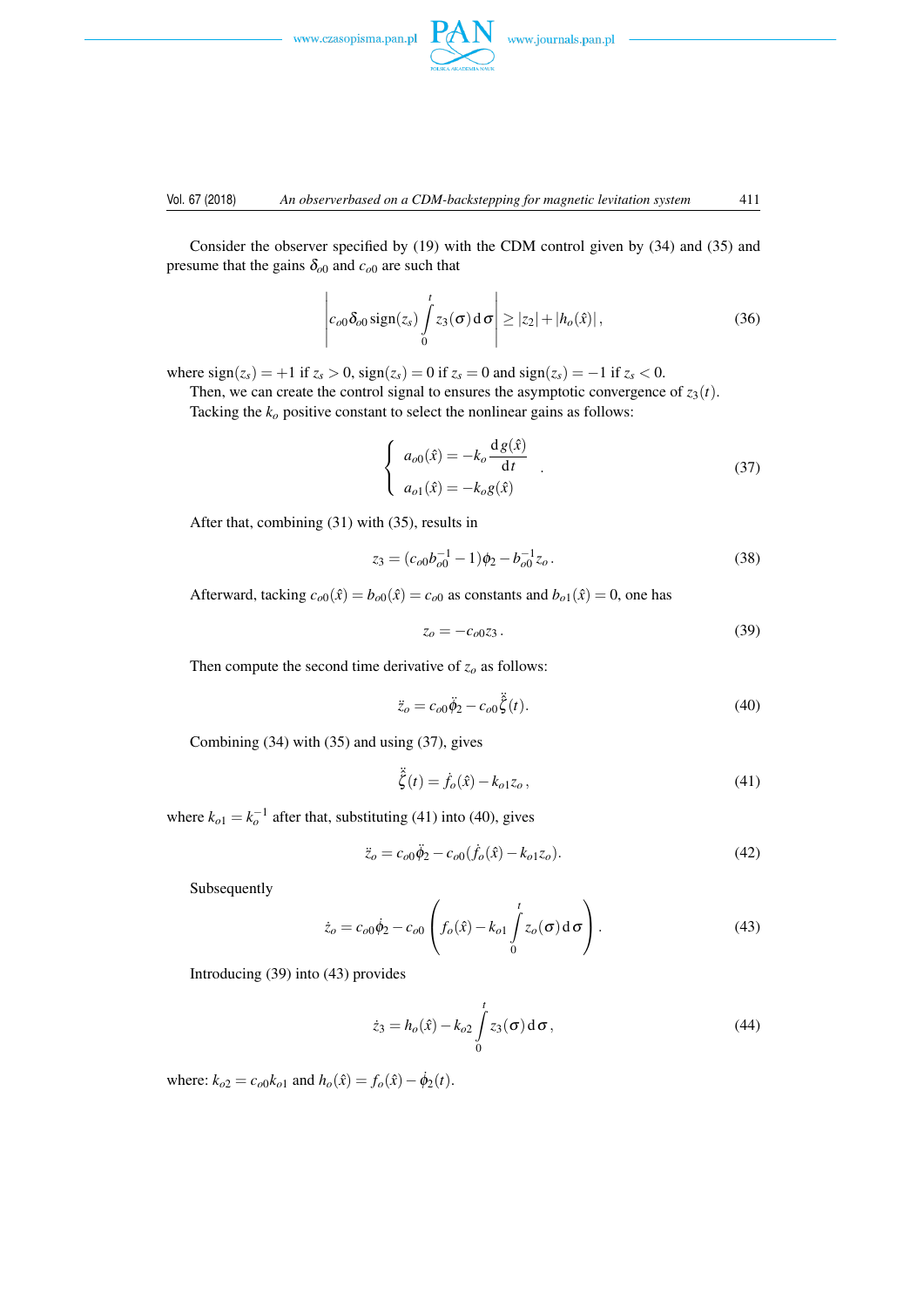





Supposing that  $k_{o2} = \delta_{o0} \text{sign}(z_s)$ , the related constants are  $k_{o1} = \frac{\delta_{o0}}{z_s}$  $\frac{\partial u}{\partial \phi}$  sign(*z*<sub>*s*</sub>) and  $k_o = \frac{c_{o0}}{s}$  $\frac{c_{o0}}{\delta_{o0}}$  sign(*z*<sub>*s*</sub>), then, we take that  $z_s = z_3 \int$  $\mathbf{0}$  $z_3(\sigma)$ d  $\sigma$  and if we insert (44) into (33), it gives us:

$$
\dot{V}_3 \leq -\bar{c}_1 z_1^2 - c_2 z_2^2 + z_2 z_3 + z_3 \left( h_o(x) - k_{o2} \int_0^t z_3(\sigma) d\sigma \right) - \alpha V_o \leq -\bar{c}_1 z_1^2 - c_2 z_2^2 + v_o(t), \tag{45}
$$

with

$$
v_o(t) = z_3 \left( z_2 + h_o(x) - k_{o2} \int_0^t z_3(\sigma) d\sigma \right) = z_3 (z_2 + h_o(x) - c_{o0} \delta_{o0} z_s \text{sign}(z_s)).
$$

While the function  $z_s$  sign( $z_s$ ) at all times is positive,  $v_o(t)$  is negative, if the gains  $\delta_{o0}$  and  $c_{o0}$  are selected with respect to inequality (36), they are adjusted till acceptable results are achieved, at last, we obtain  $\dot{V}_3 \le -\bar{c}_1 z_1^2 - c_2 z_2^2$ , or  $\dot{V}_3$  negative definite. This indicates the exponential convergence to zero of the tracking error. As a result, the position control with the nonlinear observer of the considered system is realized.

# 6. Discrete CDM-backstepping controller

The Euler approximation for the interested system given by (17) and the observer given by (19) are represented by (46) and (47), respectively.

$$
\begin{cases}\nx_1(j+1) = x_1(j) + T_s x_2(j) \\
x_2(j+1) = x_2(j) + T_s x_3(j) + T_s f_1(x(j)) \\
x_3(j+1) = x_3(j) + T_s f_2(x(j)) + \frac{T_s}{L_\infty} u(j) + T_s g(x(j))u(j)\n\end{cases}
$$
\n
$$
\hat{x}_1(j+1) = \hat{x}_1(j) + T_s \hat{x}_2(j) + T_s h_1(y(j) - \hat{x}_1(j))
$$
\n
$$
\hat{x}_2(j+1) = \hat{x}_2(j) + T_s \hat{x}_3(j) + T_s f_1(\hat{x}(j)) + T_s h_2(y(j) - \hat{x}_1(j))
$$
\n(47)

$$
\hat{x}_3(j+1) = \hat{x}_3(j) + T_s f_2(\hat{x}(j)) + T_s g(\hat{x}(j)) u(j) + T_s h_3(y(j) - \hat{x}_1(j))
$$

where  $T_s$  is the sufficiently short sampling time.

 $\sqrt{ }$  $\int$ 

The discrete control law for a magnetic levitation system is given as:

$$
\begin{cases}\n u(j+1) = \left(1 - T_s \frac{a_{00}(\hat{x}(j))}{a_{01}\hat{x}(j)}\right) u(j) + \frac{T_s}{a_{00}(\hat{x}(j))} \hat{z}_o(j) \\
 \hat{\zeta}(j+1) = \left(1 - T_s \frac{b_{00}(\hat{x}(j))}{b_{01}\hat{x}(j)}\right) \hat{\zeta}(j) + \frac{T_s c_{00}(\hat{x}(j))}{b_{01}(\hat{x}(j))} \phi_2(\hat{x}(j)) - \frac{T_s}{b_{01}(\hat{x}(j))} \hat{z}_o(j)\n\end{cases} (48)
$$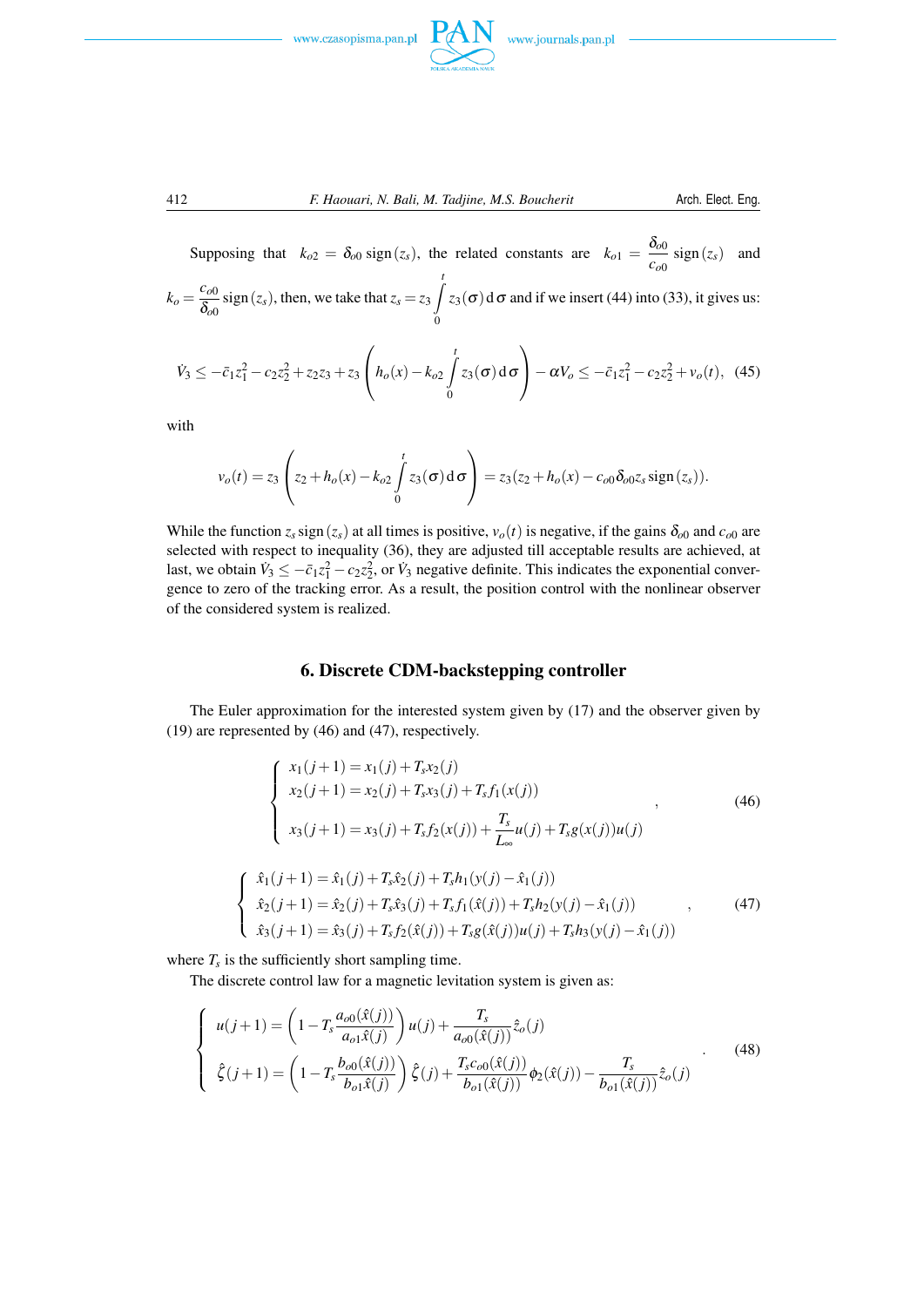www.czasopisma.pan.pl



# 7. Simulation result

To test the suggested control procedure, we plot two tests, which are illustrated in Fig. 4 and Fig. 5, in order to display the robustness and performance in terms of time response and the convergence of the estimation and tracking errors for the observer as well as the controller. The reference to a position can be created by applying a sequence of three different sine waves in frequency bands. In the first test, this reference signal has an amplitude of 5 mm and a nominal position of 5 mm.

When it has an amplitude of 4.5 mm and a nominal position of 4.5 mm in the second test, the controller is discretised with a sampling time *T* of 0.5 ms. The simulation is provided in a small range of motion to use the electromagnet with low cost and simple construction.

Initial conditions on states are the property of the system and are set to be zero  $x(0) = (0\ 0\ 0)^T$ in the first test and  $x(0) = (1\ 0\ 0)^T$  in the second test, when the initial estimated states are chosen  $\hat{x}(0) = (2\ 0\ 0)^T$  in the vicinity of the actual state  $x(0)$  to ensure good performance results. The CDM gains are adjusted with respect to inequality (36) and modest  $\delta_{00} = 3.1$  and  $c_{00} = 1.4$  are selected to avoid noisy or considerable control efforts and the observer gain vector  $H = (h_1 \ h_2 \ h_3)^T$ is chosen such that the matrix *A−BH* is stable. In addition, high observer gains help decrease the influences of disturbance and model mismatch and is taken as  $H = (1\ 2.2\ 6.1\ 0.9)^T$ . However, the parameters of the controller  $c_1$  and  $c_2$  are relatively selected  $c_1 = 35$ ,  $c_2 = 35$ , to guarantee small error signals, without causing considerable amplitude of the control input.

The parameters of the magnetic levitation system are set as follows [2]:

*M* = 0*.*54 kg, *g* = 9*.*81 m/s<sup>2</sup> , *X*<sup>∞</sup> = 0*.*008114 m, *Q* = 0*.*001624 H*·*m, *L*<sup>∞</sup> = 0*.*7987 H, *R* = 11*.*88 Ω.

Test one: ideal case. In the first test of simulations, only nonzero initial errors have considered, and all other conditions are considered as an ideal one, that is, the observer model is an accurate equivalent to the system, no external disturbances, and no parameters mismatch.

Fig 4a, 4c and 4e shows the estimated states and the actual states. The observer errors are displayed in Fig 4b, 4d and 4e. We can observe that the estimated position tracks the actual position exponentially, this property is ensured for speed and coil current, also the observer error of all states converges to zero exponentially. Fig. 4g illustrates the behaviour of the input control voltage. Indeed, it appears clearly that the obtained input control signal is acceptable.

Test two: robustness to external disturbance, parameters mismatch with considerable nonlinear variation and sensor noise.

We disturb the output of system with sinusoidal external disturbance  $d(t) = 1.5 + \sin(2\pi t)$ , designated in Fig. 5h, at initial time and the following nominal system parameters with considerable nonlinear variation were employed for simulation studies: to confirm the robustness of the controllers to parameters mismatch,  $X_{\infty_0}$ ,  $Q_0$ ,  $L_{\infty_0}$  and  $R_0$  vary up to 30% and  $M_0$  varies up to 200 %, then a uniformly distributed stochastic noise between *−*0*.*2 mm and 0.2 mm is added to the position.

The controller performance and voltage control input are plotted in Fig. 5. Qualitatively, our simulation results show in Fig. 5b, 5d and 5f that the tracking error immediately converges with exponential form, into a small region of 0.3 mm, by a small root mean square error of 0.09 mm and rapid responses are achieved as shown in Fig 5a, 5c and 5e. It also illustrates in Fig. 5g that the control effort changes rapidly to ensure a fast response, when the disturbance, parameters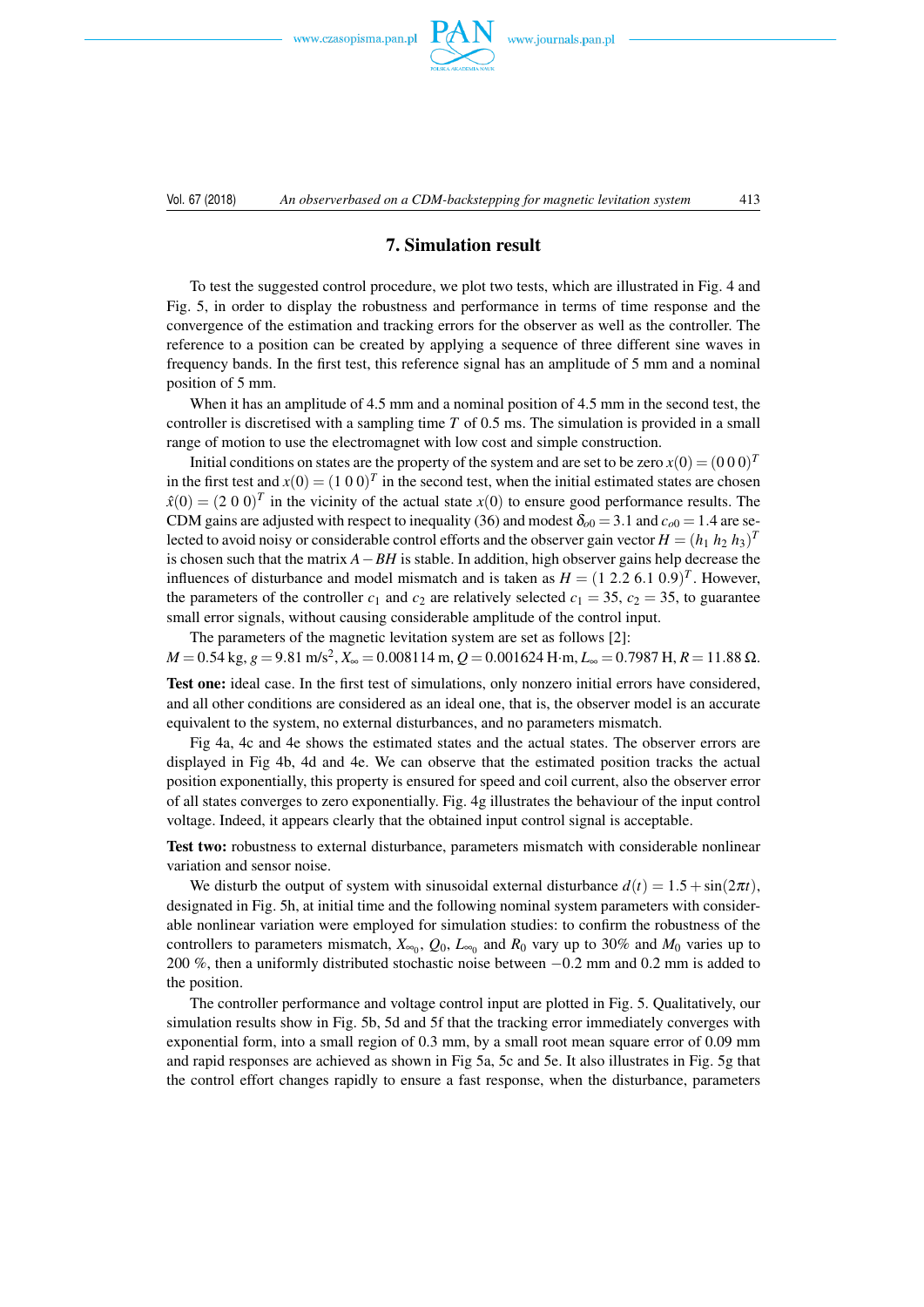



(a) Positions dynamic. 1 – Actual position, 2 – reference, 3 – estimated position; (b) observer error



(c) Speeds dynamic. 1 – Estimated speed, 2 – actual speed; (d) observer error



(e) Coil currents dynamic. 1 – Estimated coil current, 2 – actual coil current; (f) observer error



Fig. 4. Controller performance, test one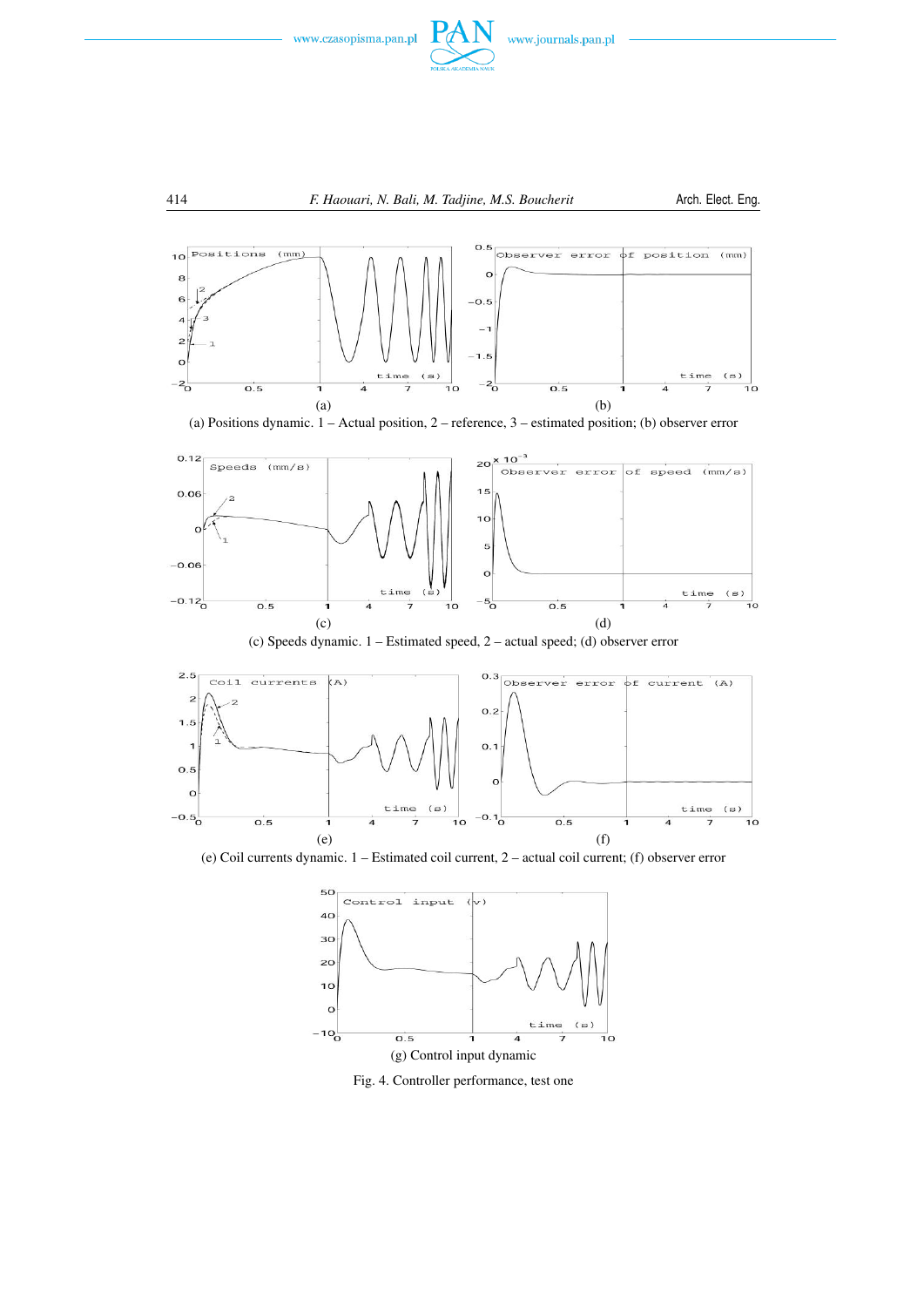

# Vol. 67 (2018) *An observerbased on a CDM-backstepping for magnetic levitation system* 415



(a) Positions dynamic. 1 – Actual position, 2 – reference, 3 – estimated position; (b) observer error



(c) Speeds dynamic. 1 – Estimated speed, 2 – actual speed; (d) observer error



(e) Coil currents dynamic. 1 – Estimated coil current, 2 – actual coil current; (f) observer error



Fig. 5. Controller performance, test two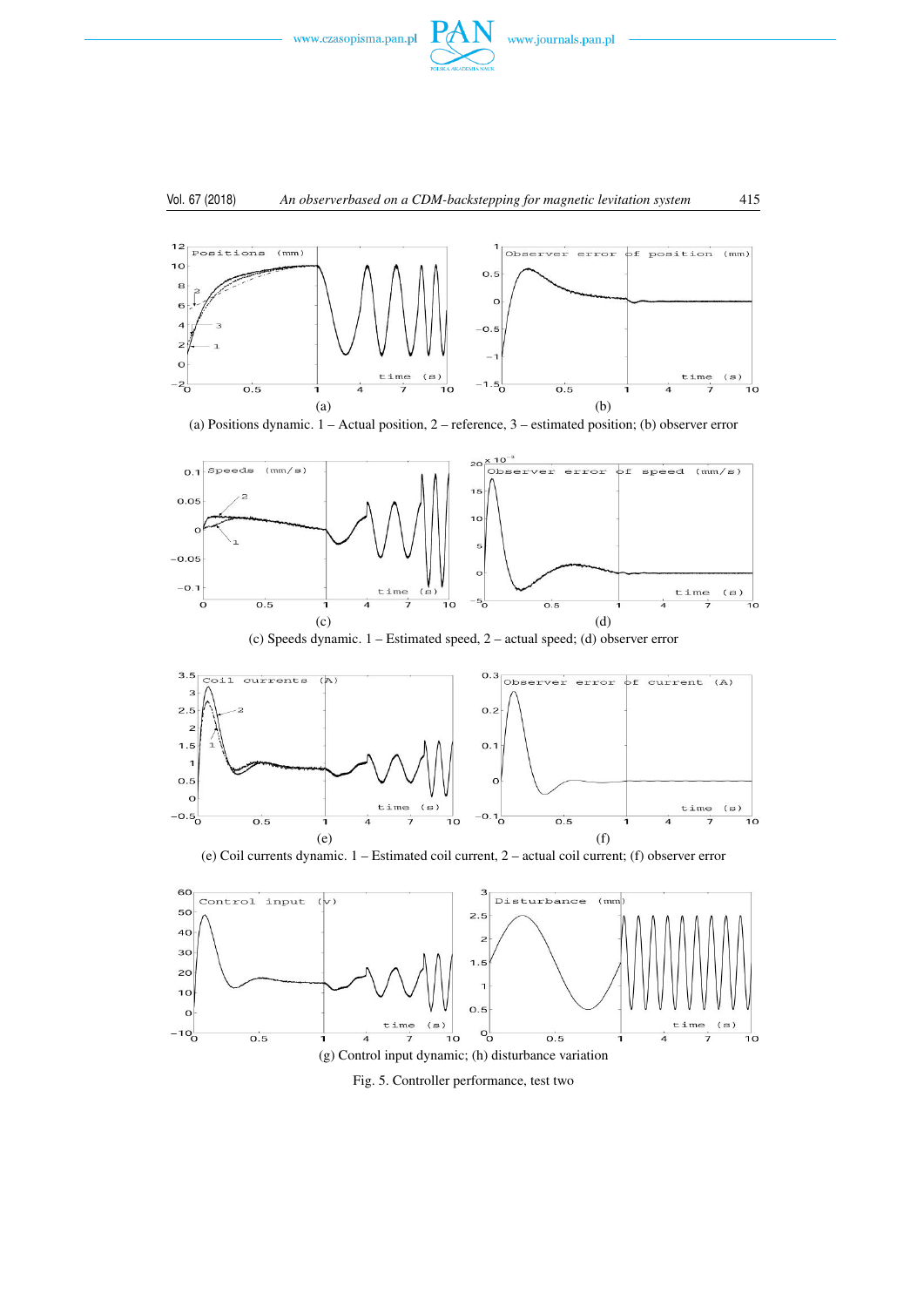



mismatch and sensor noise are applied at the initial time. Then this controller ensures robust performance in this pre-defined framework, therefore, this result demonstrates the effectiveness of the controller.

# 8. Conclusion

In this paper, the robust nonlinear control for a magnetic levitation system using the CDM approach with backstepping technique and the nonlinear observer has been proposed. The Lyapunov analysis indicated that the errors in the completely closed loop system, controller, and observers converge to zero exponentially.

The proposed controller is applied in a discrete form with the Euler method. The sampling time is kept adequately small so that the discrete model resembles the continuous time model property.

The proposed control algorithm was found to generate better tracking performance and tolerable control effort. This superior performance is due to the fact that all the effect of parameters mismatch, disturbance and sensor noise are compensated with suitable feedback gains values.

The future research on this topic aims to propose the use of a reduced-order nonlinear observer with a CDM-backstepping controller.

#### References

- [1] Vinodh K.E., Jerome J., *Algebraic Riccati equation based Q and R matrices selection algorithm for optimal LQR applied to tracking control of 3rd order magnetic levitation system*, Archive of Electrical Engineering, vol. 65, no. 1, pp. 151–168 (2016).
- [2] Yang Z.J., Miyazaki K., Kanae S., *Wada K., Robust position control of a magnetic levitation system via dynamic surface control technique*, IEEE Transactions on Industrial Electronics, vol. 51, no. 1, pp. 26–34 (2004).
- [3] Yang Z.J., Fukushima Y., Kanae S., Wada K., *Robust non-linear output-feedback control of a magnetic levitation system by K-filter approach*, IET Control Theory and Applications, vol. 3, no. 7, pp. 852–864 (2009).
- [4] Teodorescu C.S., Sakamoto N., Olaru S., *Controller design for sine wave tracking on magnetic levitation system: a comparative simulation study*, IEEE International Conference on Control Applications, Yokohama, Japan, pp. 2231–2236 (2010).
- [5] Hamamci S.E., *A robust polynomial based control for stable processes with time delay*, Electrical Engineering, vol. 87, pp. 163–172 (2005).
- [6] Ali R., Mohamed T.H., Qudaih Y.S., Mitani Y., *A new load frequency control approach in an isolated small power systems using coefficient diagram method*, Electrical Power and Energy Systems, vol. 56, pp. 110–116 (2014).
- [7] Mohamed T.H., Shabib G., Ali H., *Distributed load frequency control in an interconnected power system using ecological technique and coefficient diagram method*, Electrical Power and Energy Systems, vol. 82, pp. 496–507 (2016).
- [8] Bhusnur S., *Effect of stability indices on robustness and system response in coefficient diagram method*, International Journal of Research in Engineering and Technology, vol. 4, no. 10, pp. 282–287 (2015).